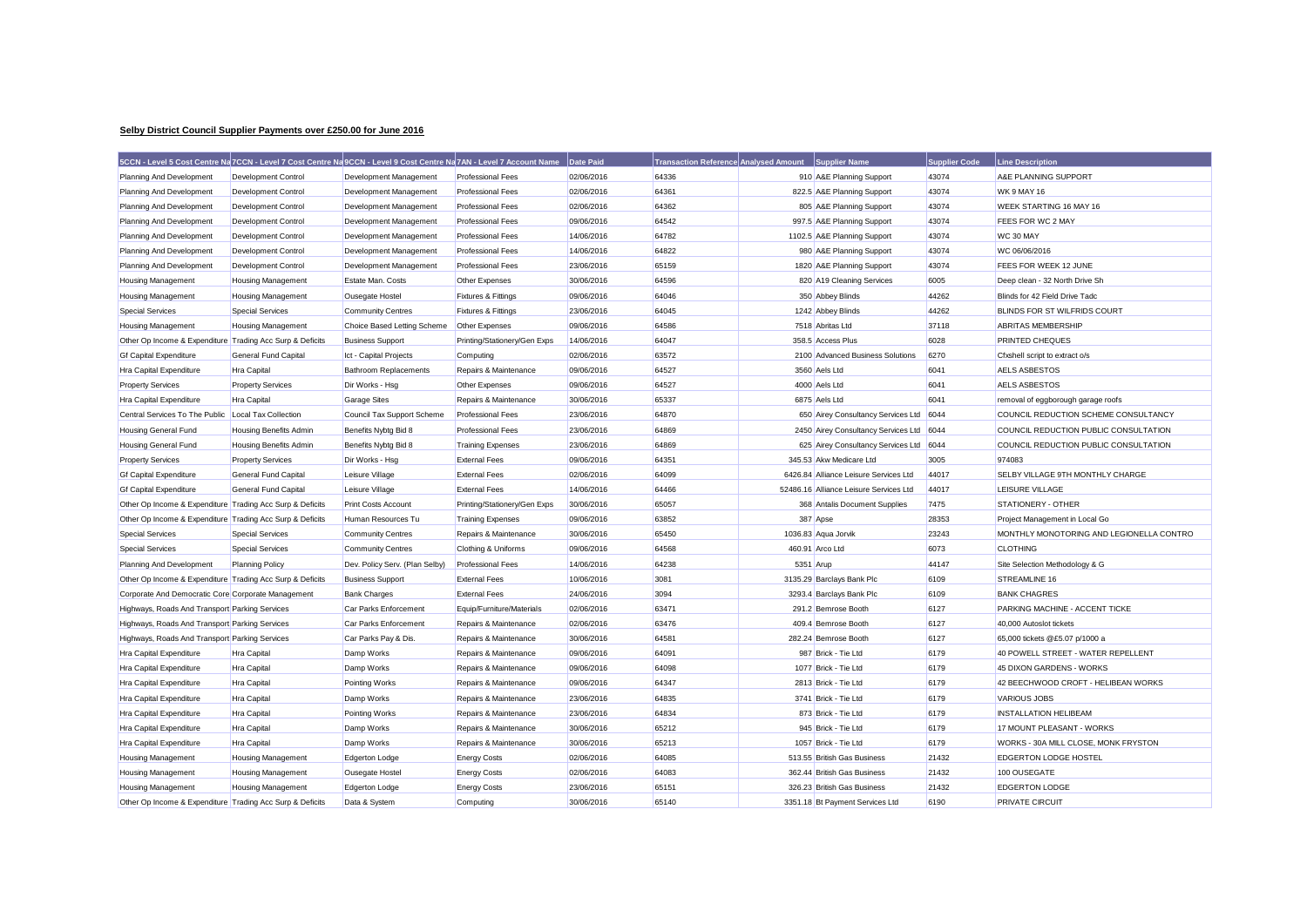| Planning And Development                                  | Economic Development                                | <b>Property Management</b>                           | Rents Income                   | 16/06/2016 | 64587 | 1160.8 Burn Gliding Club                       | 46697 | REFUND OF DUPLICATE PAYMENT              |
|-----------------------------------------------------------|-----------------------------------------------------|------------------------------------------------------|--------------------------------|------------|-------|------------------------------------------------|-------|------------------------------------------|
| <b>Environmental Services</b>                             | <b>Trade Waste</b>                                  | <b>Commercial Waste</b>                              | <b>External Fees</b>           | 09/06/2016 | 64133 | 1800 Cactus Software Ltd                       | 25012 | CWMS Support 2016                        |
| <b>Environmental Services</b>                             | Community Safety (Cctv)                             | Video Cameras (Cctv)                                 | <b>External Fees</b>           | 02/06/2016 | 63814 | 1223.07 Careline Security                      | 6809  | <b>SELBY TOWN CCTV</b>                   |
| <b>Environmental Services</b>                             | Community Safety (Cctv)                             | Video Cameras (Cctv)                                 | <b>External Fees</b>           | 30/06/2016 | 64515 | 1223.07 Careline Security                      | 6809  | <b>SELBY TOWN CCTV</b>                   |
| Highways, Roads And Transport Parking Services            |                                                     | Car Parks-Other                                      | Repairs & Maintenance          | 02/06/2016 | 64068 | 280 Carthy Contracting                         | 6210  | POT HOLE REPAIRS IN BUS STATION CP       |
| Hra Capital Expenditure                                   | <b>Hra Capital</b>                                  | Environmental Improvement Plai Repairs & Maintenance |                                | 30/06/2016 | 65324 | 5092.5 Carthy Contracting                      | 6210  | WORK CARRIED OUT AT WESTFIELD COURT      |
| <b>Property Services</b>                                  | <b>Property Services</b>                            | Dir Works - Hsg                                      | <b>External Fees</b>           | 09/06/2016 | 64232 | 2050 Cctv Drainage Investigations              | 6219  | DRAINAGE FEES FOR APRIL 2016             |
| <b>Environmental Services</b>                             | Regulatory Servics - Eh                             | <b>Pollution Monitoring</b>                          | Other Expenses                 | 16/06/2016 | 63743 | 508 City Of York Council                       | 38054 | REVIEW OF AQ ASSESSMENT FOR FORMER AIRFI |
| <b>Environmental Services</b>                             | Regulatory Servics - Eh                             | Dog Warden                                           | Other Establishments           | 09/06/2016 | 64535 | 345 Contract Sign Systems                      | 35893 | 50 x dog fouling signs with co           |
| <b>Environmental Services</b>                             | Regulatory Servics - Eh                             | <b>Pollution Monitoring</b>                          | Other Expenses                 | 23/06/2016 | 64486 | 1342 Council Environmental Protection 35203    |       | <b>QUALITY ANNUAL STATUS REPORT</b>      |
| <b>Environmental Services</b>                             | Regulatory Servics - Eh                             | <b>Pollution Monitoring</b>                          | Other Expenses                 | 23/06/2016 | 64488 | 1043.1 Council Environmental Protection 35203  |       | AQAP DEVELOPMENT                         |
| Holding & Personal Accounts                               | Miscellaneous Holding Accounts Employee Cycle Loans |                                                      | Repay Car Loan Balances        | 16/06/2016 | 64821 | 600.8 Cyclescheme Ltd                          | 21718 | <b>CYCLESCHEME CERTIFICATES</b>          |
| Other Op Income & Expenditure Trading Acc Surp & Deficits |                                                     | <b>Central Telephones</b>                            | Communications                 | 02/06/2016 | 63732 | 494.06 Daisy Communications Ltd                | 6325  | april calls                              |
| Other Op Income & Expenditure Trading Acc Surp & Deficits |                                                     | <b>Central Telephones</b>                            | Communications                 | 14/06/2016 | 64627 | 709.52 Daisy Communications Ltd                | 6325  | <b>SERVICE CHARGES</b>                   |
| <b>Housing Management</b>                                 | <b>Housing Management</b>                           | Ousegate Hostel                                      | <b>Fixtures &amp; Fittings</b> | 14/06/2016 | 64122 | 750 Eflooring                                  | 46415 | carpets for 42 field drive               |
| Planning And Development                                  | Development Control                                 | Development Management                               | Misc Income                    | 16/06/2016 | 64959 | 385 Elevation Display Ltd                      | 46723 | 2016/0628/FUL                            |
| Other Op Income & Expenditure Trading Acc Surp & Deficits |                                                     | <b>Legal Services</b>                                | Legal Fees                     | 16/06/2016 | 64937 | 492 Elmhirst Parker Llp                        | 46718 | 4499/17/SLR/LW - FEES                    |
| Cultural And Related Services                             | Open Spaces                                         | Community Parks & Open Space Repairs & Maintenance   |                                | 09/06/2016 | 63837 | 381.33 Enterprise Managed Services Ltd 6404    |       | APRIL 2016                               |
| <b>Cultural And Related Services</b>                      | Open Spaces                                         | Community Parks & Open Space Repairs & Maintenance   |                                | 09/06/2016 | 63838 | 470 Enterprise Managed Services Ltd 6404       |       | <b>GRASS CUTTING</b>                     |
| <b>Environmental Services</b>                             | <b>Street Cleansing</b>                             | <b>Street Cleansing</b>                              | <b>External Fees</b>           | 09/06/2016 | 63837 | 4947.04 Enterprise Managed Services Ltc 6404   |       | <b>APRIL 2016</b>                        |
| <b>Environmental Services</b>                             | <b>Waste Collection</b>                             | <b>Refuse Collection General</b>                     | <b>External Fees</b>           | 09/06/2016 | 63837 | 9993.4 Enterprise Managed Services Ltd 6404    |       | APRIL 2016                               |
| <b>Housing Management</b>                                 | <b>Housing Management</b>                           | <b>Edgerton Lodge</b>                                | Repairs & Maintenance          | 09/06/2016 | 63837 | 858.24 Enterprise Managed Services Ltd 6404    |       | <b>APRIL 2016</b>                        |
| <b>Housing Management</b>                                 | <b>Housing Management</b>                           | <b>Estate Man, Costs</b>                             | Other Expenses                 | 09/06/2016 | 63837 | 1366.9 Enterprise Managed Services Ltd 6404    |       | APRIL 2016                               |
| Hra Capital Expenditure                                   | Hra Capital                                         | Damp Works                                           | Repairs & Maintenance          | 09/06/2016 | 63847 | 500 Enterprise Managed Services Ltd 6404       |       | 45 DIXON GARDENS-EXTRACT FAN REPLACEMENT |
| Hra Capital Expenditure                                   | <b>Hra Capital</b>                                  | Housing Development Schemes Repairs & Maintenance    |                                | 09/06/2016 | 63837 | 372.15 Enterprise Managed Services Ltd 6404    |       | APRIL 2016                               |
| <b>Cultural And Related Services</b>                      | Open Spaces                                         | Community Parks & Open Space Repairs & Maintenance   |                                | 14/06/2016 | 64286 | 4216.1 Enterprise Managed Services Ltd 6404    |       | COMPLETION OF WASTE MANAGEMENT           |
| Cultural And Related Services                             | Open Spaces                                         | <b>Grass Cutting</b>                                 | Repairs & Maintenance          | 14/06/2016 | 64286 | 2764.64 Enterprise Managed Services Ltc 6404   |       | COMPLETION OF WASTE MANAGEMENT           |
| <b>Cultural And Related Services</b>                      | Open Spaces                                         | <b>Selby Park</b>                                    | Repairs & Maintenance          | 14/06/2016 | 64286 | 8524.94 Enterprise Managed Services Ltd 6404   |       | COMPLETION OF WASTE MANAGEMENT           |
| <b>Cultural And Related Services</b>                      | Recreation & Sport                                  | Selby Leisure Centre                                 | Repairs & Maintenance          | 14/06/2016 | 64286 | 727.58 Enterprise Managed Services Ltd 6404    |       | <b>COMPLETION OF WASTE MANAGEMENT</b>    |
| <b>Environmental Services</b>                             | <b>Cemetery Services</b>                            | <b>Closed Burial Ground</b>                          | Repairs & Maintenance          | 14/06/2016 | 64286 | 1093.14 Enterprise Managed Services Ltc 6404   |       | COMPLETION OF WASTE MANAGEMENT           |
| <b>Environmental Services</b>                             | Recycling                                           | Recycling                                            | <b>External Fees</b>           | 14/06/2016 | 64286 | 116513.72 Enterprise Managed Services Ltd 6404 |       | COMPLETION OF WASTE MANAGEMENT           |
| <b>Environmental Services</b>                             | <b>Street Cleansing</b>                             | <b>Street Cleansing</b>                              | <b>External Fees</b>           | 14/06/2016 | 64286 | 45514.72 Enterprise Managed Services Ltd 6404  |       | COMPLETION OF WASTE MANAGEMENT           |
| <b>Environmental Services</b>                             | <b>Trade Waste</b>                                  | <b>Clinical Waste</b>                                | <b>External Fees</b>           | 14/06/2016 | 64286 | 4251.65 Enterprise Managed Services Ltd 6404   |       | COMPLETION OF WASTE MANAGEMENT           |
| <b>Environmental Services</b>                             | <b>Trade Waste</b>                                  | <b>Commercial Waste</b>                              | <b>External Fees</b>           | 14/06/2016 | 64286 | 25056.25 Enterprise Managed Services Ltd 6404  |       | <b>COMPLETION OF WASTE MANAGEMENT</b>    |
| <b>Environmental Services</b>                             | <b>Waste Collection</b>                             | Dom.Wheeled Bins/Sac                                 | <b>External Fees</b>           | 14/06/2016 | 64286 | 21419.69 Enterprise Managed Services Ltd 6404  |       | COMPLETION OF WASTE MANAGEMENT           |
| <b>Environmental Services</b>                             | <b>Waste Collection</b>                             | <b>Refuse Collection General</b>                     | Advertising                    | 14/06/2016 | 64286 | 1610.29 Enterprise Managed Services Ltc 6404   |       | COMPLETION OF WASTE MANAGEMENT           |
| <b>Environmental Services</b>                             | <b>Waste Collection</b>                             | <b>Refuse Collection General</b>                     | <b>External Fees</b>           | 14/06/2016 | 64286 | 84341.06 Enterprise Managed Services Ltd 6404  |       | COMPLETION OF WASTE MANAGEMENT           |
| Highways, Roads And Transport Parking Services            |                                                     | Car Parks-Other                                      | Repairs & Maintenance          | 14/06/2016 | 64286 | 269.6 Enterprise Managed Services Ltd 6404     |       | COMPLETION OF WASTE MANAGEMENT           |
| <b>Special Services</b>                                   | <b>Special Services</b>                             | Grassed Areas & Open Spaces Repairs & Maintenance    |                                | 14/06/2016 | 64286 | 7307.71 Enterprise Managed Services Ltd 6404   |       | COMPLETION OF WASTE MANAGEMENT           |
| <b>Cultural And Related Services</b>                      | Open Spaces                                         | Community Parks & Open Space Repairs & Maintenance   |                                | 30/06/2016 | 64622 | 470 Enterprise Managed Services Ltd 6404       |       | <b>GRASS CUTTING</b>                     |
| Cultural And Related Services                             | Open Spaces                                         | Community Parks & Open Space Repairs & Maintenance   |                                | 30/06/2016 | 64623 | 381.33 Enterprise Managed Services Ltd 6404    |       | <b>MAY ADDITIONALS</b>                   |
| <b>Environmental Services</b>                             | <b>Street Cleansing</b>                             | <b>Litter Bins</b>                                   | Repairs & Maintenance          | 30/06/2016 | 64623 | 343.08 Enterprise Managed Services Ltd 6404    |       | <b>MAY ADDITIONALS</b>                   |
| <b>Environmental Services</b>                             | <b>Street Cleansing</b>                             | <b>Street Cleansing</b>                              | <b>External Fees</b>           | 30/06/2016 | 64623 | 1340 Enterprise Managed Services Ltd 6404      |       | <b>MAY ADDITIONALS</b>                   |
| <b>Environmental Services</b>                             | <b>Waste Collection</b>                             | <b>Refuse Collection General</b>                     | <b>External Fees</b>           | 30/06/2016 | 64623 | 10191.24 Enterprise Managed Services Ltc 6404  |       | <b>MAY ADDITIONALS</b>                   |
| <b>Housing Management</b>                                 | <b>Housing Management</b>                           | <b>Estate Man, Costs</b>                             | Other Expenses                 | 30/06/2016 | 64623 | 382.15 Enterprise Managed Services Ltd 6404    |       | <b>MAY ADDITIONALS</b>                   |
| <b>Special Services</b>                                   | Special Services                                    | Grassed Areas & Open Spaces Repairs & Maintenance    |                                | 30/06/2016 | 64623 | 733.13 Enterprise Managed Services Ltd 6404    |       | <b>MAY ADDITIONALS</b>                   |
| <b>Hra Capital Expenditure</b>                            | <b>Hra Capital</b>                                  | Damp Works                                           | Repairs & Maintenance          | 09/06/2016 | 63921 | 719 Envirovent Ltd                             | 6406  | 17 ST JOHN MEWS - ASBESTOS REMOVAL       |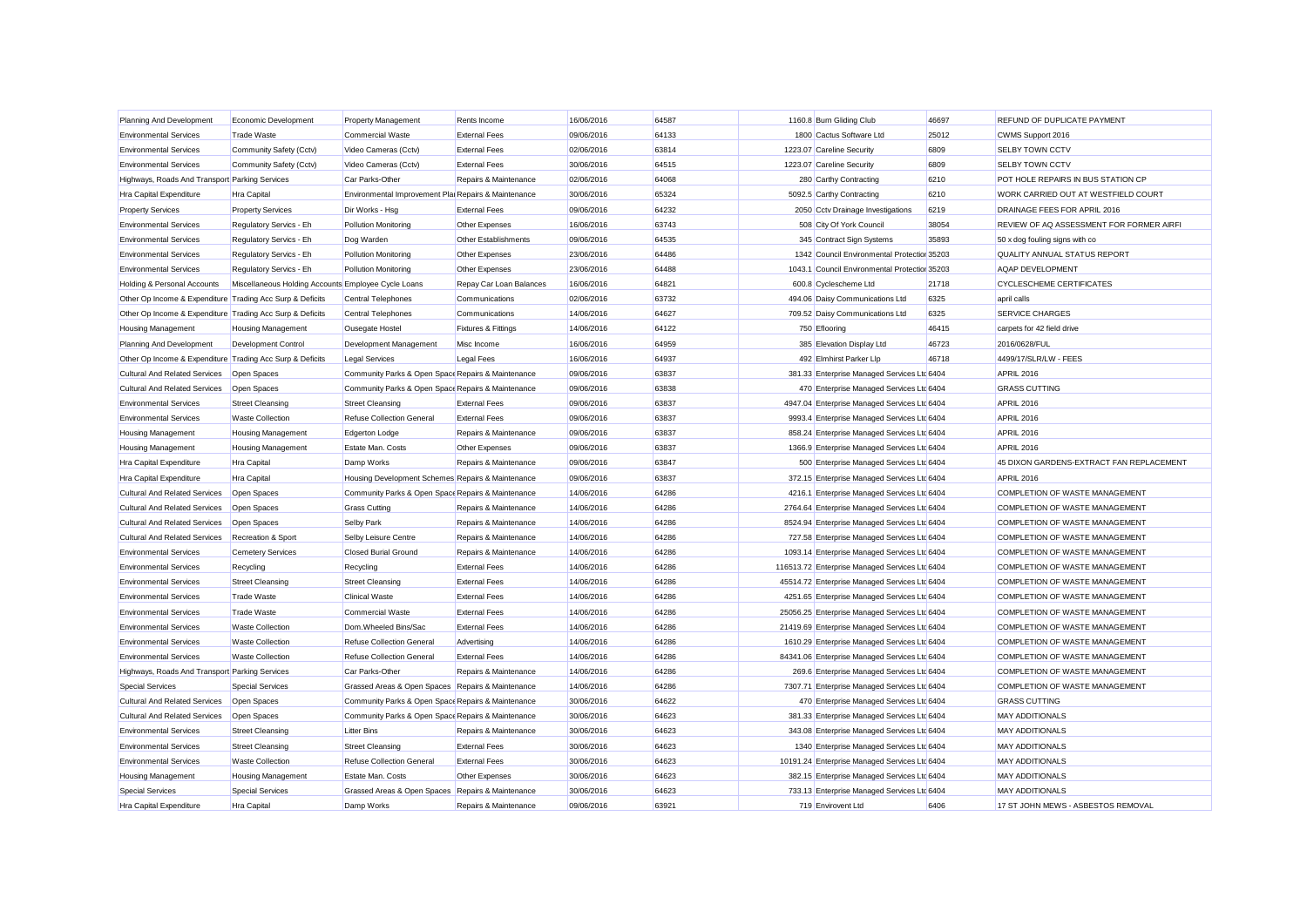| Hra Capital Expenditure                                   | <b>Hra Capital</b>                                          | Damp Works                                           | Repairs & Maintenance    | 09/06/2016 | 63922 | 719 Envirovent Ltd                           | 6406  | 2 POWELL STREET - ASBESTOS REMOVAL       |
|-----------------------------------------------------------|-------------------------------------------------------------|------------------------------------------------------|--------------------------|------------|-------|----------------------------------------------|-------|------------------------------------------|
| Hra Capital Expenditure                                   | Hra Capital                                                 | Damp Works                                           | Repairs & Maintenance    | 14/06/2016 | 64136 | 569 Envirovent Ltd                           | 6406  | 24 STEINCROAD ROAD - LOFT HEATER         |
| Hra Capital Expenditure                                   | <b>Hra Capital</b>                                          | Damp Works                                           | Repairs & Maintenance    | 14/06/2016 | 64150 | 700 Envirovent Ltd                           | 6406  | 31 WESTFIELD AVE - ASBESTOS REMOVAL      |
| Hra Capital Expenditure                                   | Hra Capital                                                 | Damp Works                                           | Repairs & Maintenance    | 23/06/2016 | 65202 | 500 Envirovent Ltd                           | 6406  | <b>EXTRACT FAN</b>                       |
| Hra Capital Expenditure                                   | Hra Capital                                                 | Damp Works                                           | Repairs & Maintenance    | 30/06/2016 | 64536 | 1308 Envirovent Ltd                          | 6406  | 21 FAIRFIELD WAY - WORKS                 |
| Hra Capital Expenditure                                   | <b>Hra Capital</b>                                          | Damp Works                                           | Repairs & Maintenance    | 30/06/2016 | 64784 | 569 Envirovent Ltd                           | 6406  | SUPPLY AND FIT - 9 VIKING DRIVE          |
| Planning And Development                                  | Community Development                                       | <b>Western Cef</b>                                   | Advertising              | 30/06/2016 | 65329 | 1000 Fairburn Parish Council                 | 46781 | grant for the fairburn defibrillator pro |
| Housing Management                                        | <b>Housing Management</b>                                   | <b>Tenant Participation</b>                          | Other Expenses           | 23/06/2016 | 64808 | 2195.65 Financial Data Management Ltd 30715  |       | Open Door Spring (inc postage)           |
| <b>Environmental Services</b>                             | Recycling                                                   | Recycling                                            | <b>External Fees</b>     | 09/06/2016 | 64462 | 6811.2 Friendship Estates Ltd                | 6464  | <b>GREEN WASTE</b>                       |
| Planning And Development                                  | <b>Building Control</b>                                     | <b>Street Nameplates</b>                             | Repairs & Maintenance    | 30/06/2016 | 64592 | 1457.3 G & G Signs                           | 6473  | <b>HIGHWAY SIGNAGE</b>                   |
| Hra Capital Expenditure                                   | <b>Hra Capital</b>                                          | Environmental Improvement Plai Repairs & Maintenance |                          | 14/06/2016 | 64102 | 14876.34 Gill Demolitions Ltd                | 6487  | <b>GARAGES DEMOLITIONS</b>               |
| Hra Capital Expenditure                                   | Hra Capital                                                 | Housing Development Schemes External Fees            |                          | 14/06/2016 | 64102 | 9700 Gill Demolitions Ltd                    | 6487  | <b>GARAGES DEMOLITIONS</b>               |
| Highways, Roads And Transport Parking Services            |                                                             | Car Parks Pay & Dis.                                 | Repairs & Maintenance    | 16/06/2016 | 63745 | 952.5 Groundwork North Yorkshire             | 6506  | Finger posts as per quote date           |
| Planning And Development                                  | <b>Community Development</b>                                | Community Engagement Forum: External Fees            |                          | 23/06/2016 | 64484 | 500 Groundwork North Yorkshire               | 6507  | <b>COMMUNITY ENGAGEMENT</b>              |
| Other Op Income & Expenditure Trading Acc Surp & Deficits |                                                             | Access Selby - Contact Centre Rents                  |                          | 23/06/2016 | 63850 | 15197 Gvfm Limited                           | 27552 | RENT FOR UNIT 8 AND 9                    |
| Holding & Personal Accounts                               | Miscellaneous Holding Accounts Pcc Election Holding Account |                                                      | Other Expenses           | 09/06/2016 | 64048 | 1067 H F Brown & Son                         | 6182  | ALL AS QUOTATION                         |
| Hra Capital Expenditure                                   | <b>Hra Capital</b>                                          | Housing Development Schemes Professional Fees        |                          | 09/06/2016 | 64496 | 8955 Hamson Barron Smith                     | 46676 | PROFESSIONAL SERVICES                    |
| Housing General Fund                                      | Homelessness                                                | <b>Homeless Persons</b>                              | Other Expenses           | 02/06/2016 | 64354 | 500 Harlequin Property Services              | 6530  | <b>FRONTLINE PREV</b>                    |
| Other Op Income & Expenditure Trading Acc Surp & Deficits |                                                             | Smt & Core Support                                   | <b>Professional Fees</b> | 23/06/2016 | 64831 | 2223 Hb Hr Consulting Ltd                    | 44794 | <b>CONSULTANCY FEE</b>                   |
| <b>Environmental Services</b>                             | Regulatory Servics - Eh                                     | <b>Public Conveniences</b>                           | <b>External Fees</b>     | 02/06/2016 | 63768 | 3695.48 Healthmatic Ltd                      | 6545  | <b>CAR PARK MAINTENACE</b>               |
| <b>Environmental Services</b>                             | Regulatory Servics - Eh                                     | <b>Public Conveniences</b>                           | <b>External Fees</b>     | 30/06/2016 | 64606 | 3695.48 Healthmatic Ltd                      | 6545  | <b>VARIOUS</b>                           |
| Housing Management                                        | <b>Housing Management</b>                                   | Central Heating-Gas                                  | Repairs & Maintenance    | 02/06/2016 | 63491 | 23339.5 Help-Link Uk Ltd                     | 21887 | <b>HELPLINK GAS</b>                      |
| Hra Capital Expenditure                                   | <b>Hra Capital</b>                                          | <b>Central Heating Systems</b>                       | Repairs & Maintenance    | 02/06/2016 | 63491 | 13200.6 Help-Link Uk Ltd                     | 21887 | <b>HELPLINK GAS</b>                      |
| <b>Housing Management</b>                                 | <b>Housing Management</b>                                   | Central Heating-Gas                                  | Repairs & Maintenance    | 09/06/2016 | 64601 | 23100.89 Help-Link Uk Ltd                    | 21887 | <b>HELPLINK GAS</b>                      |
| Hra Capital Expenditure                                   | <b>Hra Capital</b>                                          | Central Heating Systems                              | Repairs & Maintenance    | 09/06/2016 | 64601 | 33733.69 Help-Link Uk Ltd                    | 21887 | <b>HELPLINK GAS</b>                      |
| <b>Housing Management</b>                                 | <b>Housing Management</b>                                   | Central Heating-Gas                                  | Repairs & Maintenance    | 23/06/2016 | 65204 | 23100.89 Help-Link Uk Ltd                    | 21887 | <b>HELPLINK GAS</b>                      |
| Hra Capital Expenditure                                   | <b>Hra Capital</b>                                          | <b>Central Heating Systems</b>                       | Repairs & Maintenance    | 23/06/2016 | 65204 | 33733.69 Help-Link Uk Ltd                    | 21887 | <b>HELPLINK GAS</b>                      |
| Other Op Income & Expenditure Trading Acc Surp & Deficits |                                                             | Debt Control                                         | Other Expenses           | 09/06/2016 | 64524 | 412.42 Henriksen Ltd                         | 6555  | <b>COMMISION</b>                         |
| Planning And Development                                  | <b>Community Development</b>                                | <b>Western Cef</b>                                   | Other Expenses           | 09/06/2016 | 64479 | 1000 Hillam Parish Council                   | 6563  | <b>CEF GRANT</b>                         |
| Housing Management                                        | <b>Housing Management</b>                                   | Cash Incentive Schem                                 | Other Expenses           | 30/06/2016 | 65452 | 255 Hmcts                                    | 6575  | <b>APPLICATION FEE</b>                   |
| <b>Property Services</b>                                  | <b>Property Services</b>                                    | Dir Works - Hsg                                      | <b>External Fees</b>     | 23/06/2016 | 64575 | 520 Hobman Doors                             | 6596  | GARAGE DOORS - 26 WINDMILL RISE, TAD     |
| <b>Gf Capital Expenditure</b>                             | General Fund Capital                                        | Ict - Capital Projects                               | Computing                | 09/06/2016 | 63928 | 500 Idox Software Ltd                        | 6622  | Maintenance - consultee access           |
| <b>Gf Capital Expenditure</b>                             | General Fund Capital                                        | Ict - Capital Projects                               | Computing                | 16/06/2016 | 64597 | 8075 Idox Software Ltd                       | 6622  | 50% ON COMPLETION                        |
| <b>Gf Capital Expenditure</b>                             | General Fund Capital                                        | Ict - Capital Projects                               | Computing                | 16/06/2016 | 64818 | 2950 Idox Software Ltd                       | 6622  | Idox Consultee Access for Plan           |
| <b>Gf Capital Expenditure</b>                             | General Fund Capital                                        | Ict - Capital Projects                               | Computing                | 16/06/2016 | 64818 | 950 Idox Software Ltd                        | 6622  | Technical Audit 1 day                    |
| <b>Gf Capital Expenditure</b>                             | <b>General Fund Capital</b>                                 | Ict - Capital Projects                               | Computing                | 16/06/2016 | 64818 | 1900 Idox Software Ltd                       | 6622  | TLC Consultancy 2 days                   |
| Other Op Income & Expenditure Trading Acc Surp & Deficits |                                                             | Data & System                                        | Computing                | 16/06/2016 | 61270 | 33161.94 Idox Software Ltd                   | 6622  | ANNUAL MAINTENANCE FOR 2016/17           |
| <b>Gf Capital Expenditure</b>                             | General Fund Capital                                        | Ict - Capital Projects                               | Computing                | 23/06/2016 | 64970 | 5375 Idox Software Ltd                       | 6622  | Public Access for Licensing/Da           |
| Other Op Income & Expenditure Trading Acc Surp & Deficits |                                                             | Access Selby - Contact Centre Repairs & Maintenance  |                          | 09/06/2016 | 63829 | 391.5 Initial Washroom Solutions             | 6631  | NEW NAPPY UNIT/3 SANITACT UNIT AUTOLID   |
| Hra Capital Expenditure                                   | <b>Hra Capital</b>                                          | <b>Electrical Rewires</b>                            | Repairs & Maintenance    | 09/06/2016 | 64367 | 2581.14 It Electrical (Yorkshire) Ltd        | 6652  | 27A WEST ACRES - REWIRE                  |
| Housing Management                                        | <b>Housing Management</b>                                   | Ousegate Hostel                                      | Fixtures & Fittings      | 14/06/2016 | 64633 | 312 It Electrical (Yorkshire) Ltd            | 6652  | OUT OF HOURS CALL OUTS VARIOUS LOCATIONS |
| <b>Property Services</b>                                  | <b>Property Services</b>                                    | Dir Works - Hsg                                      | <b>External Fees</b>     | 14/06/2016 | 64633 | 304 It Electrical (Yorkshire) Ltd            | 6652  | OUT OF HOURS CALL OUTS VARIOUS LOCATIONS |
| <b>Housing Management</b>                                 | <b>Housing Management</b>                                   | Void - Difficult To Let                              | Other Expenses           | 09/06/2016 | 63835 | 950 J&D Decorating And Property Ma 36796     |       | 22 highfield villas sherburn i           |
| <b>Property Services</b>                                  | <b>Property Services</b>                                    | Dir Works - Hsg                                      | Other Expenses           | 23/06/2016 | 64842 | 315 J&D Decorating And Property Ma 36796     |       | 56B WEST ACRES                           |
| <b>Property Services</b>                                  | <b>Property Services</b>                                    | Dir Works - Hsg                                      | Other Expenses           | 23/06/2016 | 64843 | 315 J&D Decorating And Property Ma 36796     |       | 2 MARSH HOUSE - WORKS                    |
| <b>Housing General Fund</b>                               | Homelessness                                                | <b>Homeless Persons</b>                              | Other Expenses           | 09/06/2016 | 64612 | 320 Jiasaw Properties                        | 44619 | <b>RENT IN ADVANCE</b>                   |
| <b>Hra Capital Expenditure</b>                            | <b>Hra Capital</b>                                          | Bathroom Replacements                                | Repairs & Maintenance    | 09/06/2016 | 64528 | 30604.78 Keepmoat Regeneration Limited 43184 |       | <b>KEEPMOAT</b>                          |
|                                                           |                                                             |                                                      |                          |            |       |                                              |       |                                          |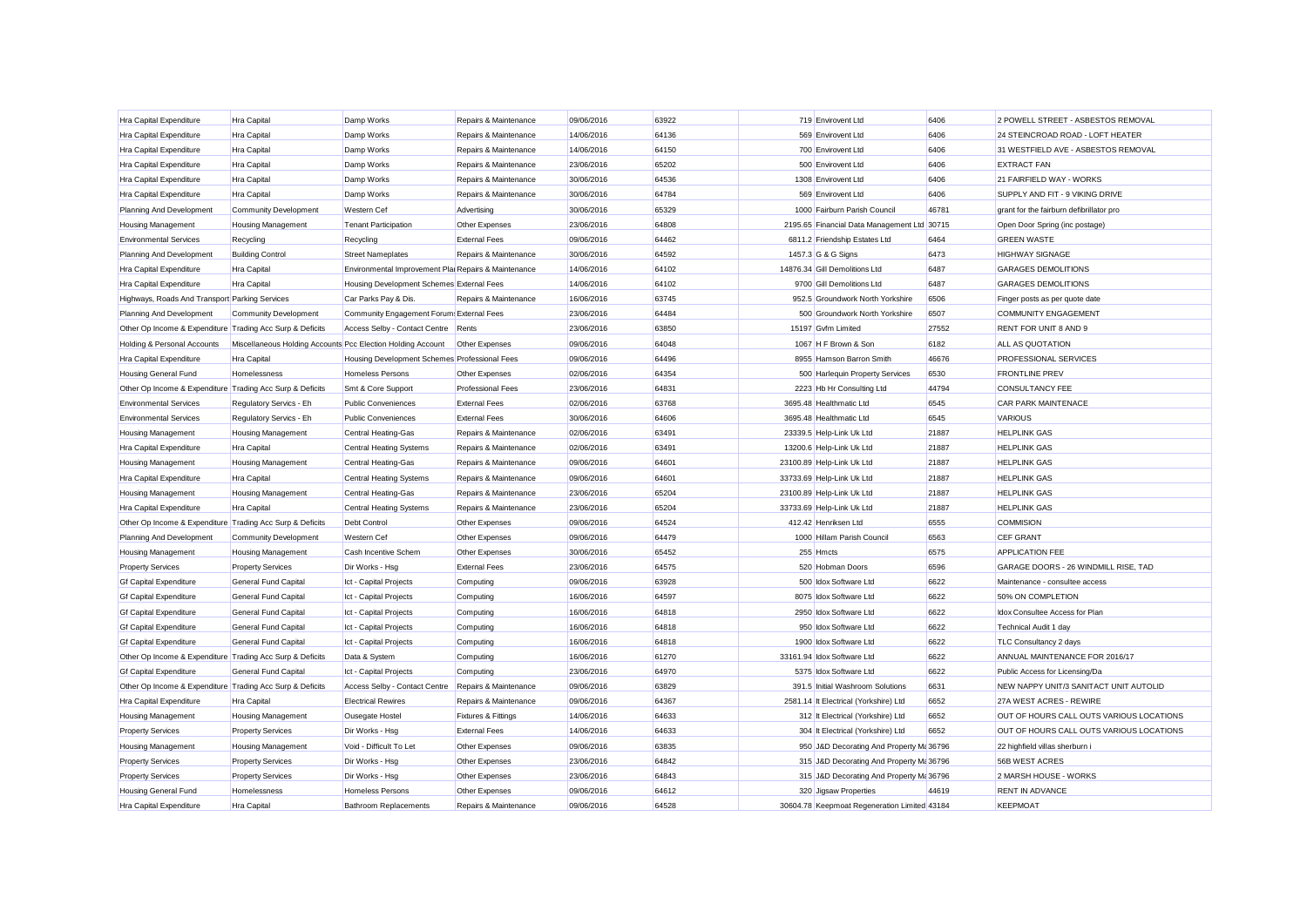| <b>Hra Capital Expenditure</b>                            | <b>Hra Capital</b>                                                                     | <b>External Cyclical Repairs</b>                     | Repairs & Maintenance              | 09/06/2016 | 64529 | 14565.13 Keepmoat Regeneration Limited 43184    |       | <b>KEEPMOAT FHM</b>                           |
|-----------------------------------------------------------|----------------------------------------------------------------------------------------|------------------------------------------------------|------------------------------------|------------|-------|-------------------------------------------------|-------|-----------------------------------------------|
| Hra Capital Expenditure                                   | <b>Hra Capital</b>                                                                     | <b>External Door Replacements</b>                    | Repairs & Maintenance              | 09/06/2016 | 64529 | 22620 Keepmoat Regeneration Limited 43184       |       | <b>KEEPMOAT FHM</b>                           |
| <b>Hra Capital Expenditure</b>                            | <b>Hra Capital</b>                                                                     | Marsh Croft Flooding Costs                           | Repairs & Maintenance              | 23/06/2016 | 65203 | 17699.26 Keepmoat Regeneration Limited 43184    |       | <b>KEEPMOAT</b>                               |
| <b>Property Services</b>                                  | <b>Property Services</b>                                                               | Dir Works - Hsg                                      | <b>External Fees</b>               | 23/06/2016 | 64337 | 300 Kml Flooring Services                       | 6704  | 61 CHARLES STREET - FLOOR                     |
| <b>Property Services</b>                                  | <b>Property Services</b>                                                               | Dir Works - Hsg                                      | <b>External Fees</b>               | 30/06/2016 | 64798 | 300 Kml Flooring Services                       | 6704  | WORKS FOR 18 NORTHFIELD CLOSE                 |
| <b>Housing Management</b>                                 | <b>Housing Management</b>                                                              | <b>Housing Management</b>                            | <b>Legal Fees</b>                  | 10/06/2016 | 3075  | 1950 Liberata Uk Ltd                            | 36656 | PCOL CLAIMS MAY                               |
| Corporate And Democratic Core Democratic Rep & Mgmnt      |                                                                                        | <b>Members Allowances</b>                            | Subsistence & Conf Expenses        | 09/06/2016 | 63335 | 495 Local Government Association                | 37138 | LGA ANNUAL CONFERENCE - CLLR M                |
| Other Op Income & Expenditure Trading Acc Surp & Deficits |                                                                                        | Smt & Core Support                                   | Subsistence & Conf Expenses        | 09/06/2016 | 63335 | 495 Local Government Association                | 37138 | LGA ANNUAL CONFERENCE - DAVE C                |
| <b>Environmental Services</b>                             | Regulatory Servics - Eh                                                                | <b>Pest Control</b>                                  | <b>External Fees</b>               | 09/06/2016 | 63812 | 1318.58 M J Backhouse                           | 6097  | PEST CONTROL MAY 2016                         |
| <b>Environmental Services</b>                             | Regulatory Servics - Eh                                                                | Pest Control                                         | <b>External Fees</b>               | 30/06/2016 | 64989 | 1318.58 M J Backhouse                           | 6097  | PEST CONTROL SERVICES                         |
| Other Op Income & Expenditure Trading Acc Surp & Deficits |                                                                                        | <b>Policy Strategy</b>                               | <b>Direct Salaries &amp; Wages</b> | 09/06/2016 | 63786 | 1715 Matchtech                                  | 43334 | Personal Information                          |
| Other Op Income & Expenditure Trading Acc Surp & Deficits |                                                                                        | <b>Policy Strategy</b>                               | Direct Salaries & Wages            | 09/06/2016 | 64069 | 1837.5 Matchtech                                | 43334 | Personal Information                          |
| Other Op Income & Expenditure Trading Acc Surp & Deficits |                                                                                        | <b>Policy Strategy</b>                               | Direct Salaries & Wages            | 30/06/2016 | 64533 | 2131.5 Matchtech                                | 43334 | Personal Information                          |
| Corporate And Democratic Core Corporate Management        |                                                                                        | <b>External Audit</b>                                | Other Expenses                     | 16/06/2016 | 64437 | 4470 Mazars Llp                                 | 6810  | External Audit Fee 2015/16                    |
| Highways, Roads And Transport Parking Services            |                                                                                        | Car Parks Pay & Dis.                                 | Repairs & Maintenance              | 23/06/2016 | 64495 | 1526.76 Metric Group Ltd                        | 6815  | <b>CAR PARKS</b>                              |
| <b>Property Services</b>                                  | <b>Property Services</b>                                                               | Dir Works - Hsg                                      | Other Expenses                     | 02/06/2016 | 63749 | 417.5 Michael Walsh (Plasterers) Ltd            | 7419  | <b>22 HIGHFIELD VILLAS</b>                    |
| <b>Property Services</b>                                  | <b>Property Services</b>                                                               | Dir Works - Hsa                                      | <b>External Fees</b>               | 30/06/2016 | 64791 | 1137 Michael Walsh (Plasterers) Ltd             | 7419  | 7 SAND LANE SOUTH MILFORD                     |
| <b>Property Services</b>                                  | <b>Property Services</b>                                                               | Dir Works - Hsg                                      | Other Expenses                     | 30/06/2016 | 64793 | 2650 Michael Walsh (Plasterers) Ltd 7419        |       | 22 HIGHFIELD VILLAS SHERBURN                  |
| Other Op Income & Expenditure Trading Acc Surp & Deficits |                                                                                        | Benefits & Taxation                                  | <b>Professional Fees</b>           | 14/06/2016 | 64250 | 949 Morgan Hunt Uk Limited                      | 39137 | Personal Information                          |
| Other Op Income & Expenditure Trading Acc Surp & Deficits |                                                                                        | <b>Legal Services</b>                                | <b>Legal Fees</b>                  | 09/06/2016 | 64485 | 400 Mr Vincent Blake-Barnard                    | 46154 | <b>LISTED FOR MENTION</b>                     |
| Corporate And Democratic Core Corporate Management        |                                                                                        | Customer & Community Project Direct Salaries & Wages |                                    | 14/06/2016 | 64583 | 1890 Mrs K Frost                                | 45524 | CUSTOMER AND COMMUNITIES PROG MANAGEMENT      |
| Corporate And Democratic Core Corporate Management        |                                                                                        | Customer & Community Project Direct Salaries & Wages |                                    | 30/06/2016 | 65301 | 2025 Mrs K Frost                                | 45524 | <b>K FROST CONSULTANCY</b>                    |
| <b>Environmental Services</b>                             | Regulatory Servics - Eh                                                                | <b>Food Safety Enforcement</b>                       | Other Expenses                     | 30/06/2016 | 65219 | 700 N S Redfern                                 | 31130 | <b>FOOD INSPECTIONS</b>                       |
| Planning And Development                                  | <b>Planning Policy</b>                                                                 | Dev. Policy Serv. (Plan Selby)                       | <b>Professional Fees</b>           | 02/06/2016 | 63473 | 2000 Neil Allen Associates Ltd                  | 44349 | Indoor and Outdoor Sports Stra                |
| Planning And Development                                  | <b>Planning Policy</b>                                                                 | Dev. Policy Serv. (Plan Selby)                       | <b>Professional Fees</b>           | 02/06/2016 | 63473 | 6000 Neil Allen Associates Ltd                  | 44349 | Indoor and Outdoor Sports Strategies for PLAN |
| Planning And Development                                  | Development Control                                                                    | Development Management                               | <b>Professional Fees</b>           | 23/06/2016 | 65054 | 5700 North & East Yorkshire Ecologic: 42412     |       | SDC CONTRIBUTION TO NEYEDC                    |
| Hra Capital Expenditure                                   | <b>Hra Capital</b>                                                                     | Laurie Backhouse Court                               | <b>Professional Fees</b>           | 30/06/2016 | 65451 | 295.55 North Yorkshire Building Control 46798   |       | PAYMENT FOR APP 16/14323/OTH                  |
| Other Op Income & Expenditure Trading Acc Surp & Deficits |                                                                                        | Sherburn Comm.Office                                 | Rents                              | 02/06/2016 | 63815 | 550 North Yorkshire County Council 6902         |       | USE OF SHERBURN LIBRARY                       |
| <b>Environmental Services</b>                             | Trade Waste                                                                            | <b>Commercial Waste</b>                              | <b>External Fees</b>               | 09/06/2016 | 64101 | 14391.03 North Yorkshire County Council 6902    |       | COMMERCIAL WASTE MARCH 2016                   |
| Central Services To The Public Emergency Planning         |                                                                                        | <b>Emergency Planning</b>                            | Partnership Arrangements           | 14/06/2016 | 64767 | 1444 North Yorkshire County Council 6902        |       | AGREED CONTRIBUTION NYLRF SECRETARIAT         |
| Holding & Personal Accounts                               | Miscellaneous Holding Accounts Nndr Payers Coll Fund (Old)                             |                                                      | Nndr Pool Contribution             | 16/06/2016 | 64943 | 204076 North Yorkshire County Council 32208     |       | <b>REATINED BUS RATES</b>                     |
| Holding & Personal Accounts                               | Miscellaneous Holding Accounts Sect 106 Educate - Dev Contrib Thorpe Willoughby Parish |                                                      |                                    | 16/06/2016 | 64955 | 125763 North Yorkshire County Council 31845     |       | S106 PRIM EDUC CONTR                          |
| Holding & Personal Accounts                               | Miscellaneous Holding Accounts Sect 106 Educate - Dev Contrib Thorpe Willoughby Parish |                                                      |                                    | 16/06/2016 | 64956 | 96391.75 North Yorkshire County Council 31845   |       | S106 SEC EDUC CONTR                           |
| Other Op Income & Expenditure Trading Acc Surp & Deficits |                                                                                        | Human Resources Tu                                   | <b>External Fees</b>               | 23/06/2016 | 65124 | 353 North Yorkshire County Council 6902         |       | DBS CHECKS + ADMIN FEE                        |
| Other Op Income & Expenditure Trading Acc Surp & Deficits |                                                                                        | Ict                                                  | <b>Professional Fees</b>           | 23/06/2016 | 64839 | 2748 North Yorkshire County Council 6902        |       | <b>SELBY SC PSN AUDIT</b>                     |
| Holding & Personal Accounts                               | Miscellaneous Holding Accounts C. Tax Payers Coll Fund Acc                             |                                                      | Nycc Precept                       | 24/06/2016 | 65294 | 3135656 North Yorkshire County Council 32208    |       | NYCC PRECEPT 280616                           |
| Central Services To The Public Emergency Planning         |                                                                                        | <b>Emergency Planning</b>                            | Partnership Arrangements           | 30/06/2016 | 64346 | 14039 North Yorkshire County Council 6902       |       | NYCC EMERGENCY PLANNING UNIT                  |
| Holding & Personal Accounts                               | Miscellaneous Holding Accounts Nndr Payers Coll Fund (Old)                             |                                                      | Nndr Pool Contribution             | 16/06/2016 | 64942 | 22675 North Yorkshire Fire & Rescue             | 32207 | RETAINED BUSINESS RATES                       |
| Holding & Personal Accounts                               | Miscellaneous Holding Accounts C. Tax Payers Coll Fund Acc                             |                                                      | Nyfra Precept                      | 24/06/2016 | 65292 | 180590 North Yorkshire Fire & Rescue            | 32207 | PRECEPT INSTALMENT                            |
| Holding & Personal Accounts                               | Miscellaneous Holding Accounts C. Tax Payers Coll Fund Acc                             |                                                      | Nypa Precept                       | 24/06/2016 | 65293 | 594860 North Yorkshire Pcc                      | 32209 | NYPCC PRECEPT 280616                          |
| Other Op Income & Expenditure Trading Acc Surp & Deficits |                                                                                        | Data & System                                        | Computing                          | 16/06/2016 | 64103 | 471.09 Northgate Information Solutions 6890     |       | PARIS APACS SECURITY MODULE                   |
| Other Op Income & Expenditure Trading Acc Surp & Deficits |                                                                                        | Data & System                                        | Computing                          | 16/06/2016 | 64104 | 4473.64 Northgate Information Solutions 6890    |       | PARIS - SUPPORT AND MAINTENANCE               |
| <b>Gf Capital Expenditure</b>                             | General Fund Capital                                                                   | Ict - Capital Projects                               | Computing                          | 23/06/2016 | 64357 | 1650 Northgate Public Services Uk Ltd 26165     |       | PARIS services to upgrade the                 |
| <b>Housing General Fund</b>                               | <b>Housing Benefits Admin</b>                                                          | <b>Housing Benefit Admin</b>                         | Other Expenses                     | 23/06/2016 | 64860 | 12388.66 Northgate Public Services Uk Ltd 26165 |       | PDP & UC LCTR                                 |
| Other Op Income & Expenditure Trading Acc Surp & Deficits |                                                                                        | Human Resources Tu                                   | <b>Training Expenses</b>           | 23/06/2016 | 65154 | 500 Ocean Media Group Ltd                       | 46751 | HOUSING CONFERENCE - SARAH THOMPSON           |
| Other Op Income & Expenditure Trading Acc Surp & Deficits |                                                                                        | Ict                                                  | Computing                          | 09/06/2016 | 64517 | 388.46 One Source It Limited                    | 45837 | 14 4GB DIMM RAM                               |
| Planning And Development                                  | Planning Policy                                                                        | Dev. Policy Serv. (Plan Selby)                       | <b>Professional Fees</b>           | 23/06/2016 | 63808 | 9143.75 Ove Arup & Partner Ltd                  | 30264 | Green Belt Study (Stage 1, 2 &                |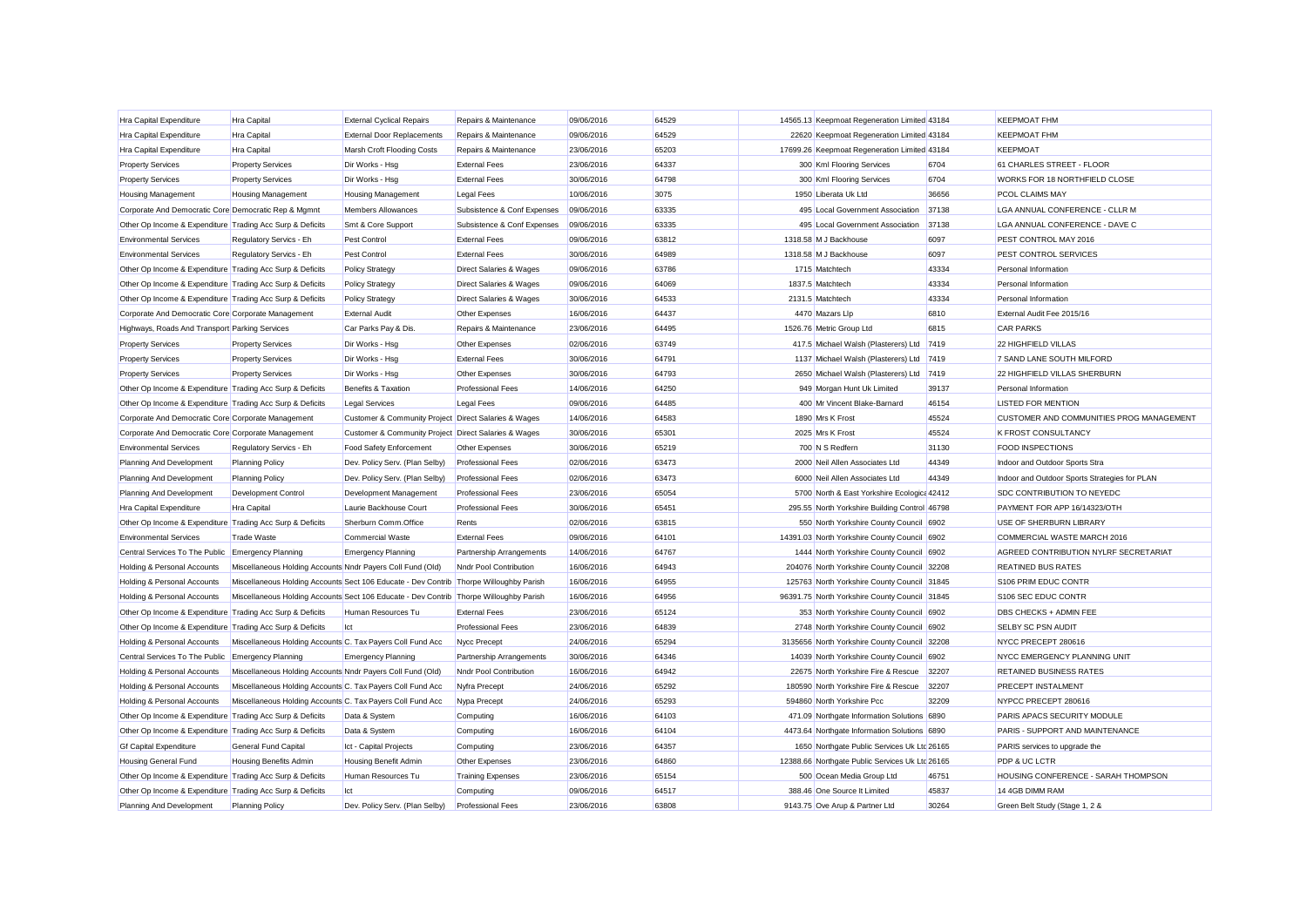| <b>Housing Management</b>                                 | <b>Housing Management</b>                                   | <b>Painting Dwellings</b>                            | <b>External Fees</b>     | 02/06/2016 | 64375 | 424.9 Owan Ltd                               | 6943  | <b>VARIOUS</b>                          |
|-----------------------------------------------------------|-------------------------------------------------------------|------------------------------------------------------|--------------------------|------------|-------|----------------------------------------------|-------|-----------------------------------------|
| Hra Capital Expenditure                                   | Hra Capital                                                 | <b>Central Heating Systems</b>                       | Repairs & Maintenance    | 02/06/2016 | 64375 | 1669.25 Owan Ltd                             | 6943  | <b>VARIOUS</b>                          |
| Hra Capital Expenditure                                   | <b>Hra Capital</b>                                          | Harold Mills Court Comm Centre Repairs & Maintenance |                          | 02/06/2016 | 64374 | 1088.5 Owan Ltd                              | 6943  | <b>HAROLD MILLS</b>                     |
| <b>Hra Capital Expenditure</b>                            | Hra Capital                                                 | Harold Mills Court Comm Centre Repairs & Maintenance |                          | 02/06/2016 | 64375 | 637.35 Owan Ltd                              | 6943  | <b>VARIOUS</b>                          |
| Hra Capital Expenditure                                   | <b>Hra Capital</b>                                          | Kitchens - Decent Homes                              | Repairs & Maintenance    | 02/06/2016 | 64375 | 546.3 Owan Ltd                               | 6943  | <b>VARIOUS</b>                          |
| Holding & Personal Accounts                               | Miscellaneous Holding Accounts Pcc Election Holding Account |                                                      | Other Expenses           | 09/06/2016 | 64121 | 504 Pakflatt (Uk) Ltd                        | 27244 | CHOICE PCC TVD'S                        |
| <b>Property Services</b>                                  | <b>Property Services</b>                                    | Dir Works - Hsg                                      | <b>External Fees</b>     | 09/06/2016 | 64107 | 1165 Paul Harrison                           | 6531  | 40 DARCY ROAD - ACCESS RAMP             |
| <b>Property Services</b>                                  | <b>Property Services</b>                                    | Dir Works - Hsg                                      | <b>External Fees</b>     | 09/06/2016 | 64108 | 1164 Paul Harrison                           | 6531  | 11 WILLIAM JACQUES DRIVE - ACCESS LEVEL |
| <b>Property Services</b>                                  | <b>Property Services</b>                                    | Dir Works - Hsg                                      | <b>External Fees</b>     | 14/06/2016 | 64475 | 489 Paul Harrison                            | 6531  | 1 PINFOLD AVENUE                        |
| <b>Property Services</b>                                  | <b>Property Services</b>                                    | Dir Works - Hsg                                      | <b>External Fees</b>     | 14/06/2016 | 64476 | 630 Paul Harrison                            | 6531  | 7 EVERSLEY AVENUE                       |
| Holding & Personal Accounts                               | Miscellaneous Holding Accounts Rent Payers Account          |                                                      | <b>Rent Refunds</b>      | 02/06/2016 | 64353 | 336.68 Personal Information                  | 46655 | <b>OVERPAID RENT REFUND</b>             |
| <b>Housing Management</b>                                 | <b>Housing Management</b>                                   | Cash Incentive Schem                                 | Other Expenses           | 09/06/2016 | 64450 | 500 Personal Information                     | 46674 | TENANTS TRANSFER INCENTIVE PAYMENT      |
| Hra Capital Expenditure                                   | <b>Hra Capital</b>                                          | <b>Central Heating Systems</b>                       | Improvements To Property | 09/06/2016 | 64576 | 264.29 Personal Information                  | 46696 | <b>REDEC ALLOWENCE</b>                  |
| <b>Hra Capital Expenditure</b>                            | <b>Hra Capital</b>                                          | Housing Development Schemes Repairs & Maintenance    |                          | 09/06/2016 | 64631 | 700 Personal Information                     | 46704 | <b>DISTURBANCE</b>                      |
| Holding & Personal Accounts                               | Miscellaneous Holding Accounts Rent Payers Account          |                                                      | <b>Rent Refunds</b>      | 09/06/2016 | 64654 | 298.5 Personal Information                   | 46495 | <b>OVERPAID RENT</b>                    |
| Holding & Personal Accounts                               | Miscellaneous Holding Accounts Pcc Election Holding Account |                                                      | Other Expenses           | 30/06/2016 | 65068 | 4200 Pit Property Maintenance                | 6980  | HIRE OF POLLING BOOTHS FOR PCC ELECTION |
| Holding & Personal Accounts                               | Miscellaneous Holding Accounts Pcc Election Holding Account |                                                      | Other Expenses           | 09/06/2016 | 64571 | 573 Power-Rite (Uk) Ltd                      | 37038 | <b>EQUIPMENT HIRE</b>                   |
| Holding & Personal Accounts                               | Miscellaneous Holding Accounts Pcc Election Holding Account |                                                      | Other Expenses           | 09/06/2016 | 64572 | 573 Power-Rite (Uk) Ltd                      | 37038 | <b>EQUIPMENT HIRE</b>                   |
| Holding & Personal Accounts                               | Miscellaneous Holding Accounts Pcc Election Holding Account |                                                      | Other Expenses           | 09/06/2016 | 64573 | 573 Power-Rite (Uk) Ltd                      | 37038 | <b>EQUIPMENT HIRE</b>                   |
| Holding & Personal Accounts                               | Miscellaneous Holding Accounts Pcc Election Holding Account |                                                      | Other Expenses           | 09/06/2016 | 64574 | 573 Power-Rite (Uk) Ltd                      | 37038 | <b>EQUIPMENT HIRE</b>                   |
| <b>Property Services</b>                                  | <b>Property Services</b>                                    | Dir Works - Hsg                                      | <b>External Fees</b>     | 09/06/2016 | 64233 | 1289.5 Prism Medical Uk                      | 41970 | 11 RAILWAY COTTAGES - INSTALL STAIRLIFT |
| Other Op Income & Expenditure Trading Acc Surp & Deficits |                                                             | Ict                                                  | Computing                | 09/06/2016 | 64603 | 1661.7 Probrand Limited                      | 37238 | 3 HP Probook 650 Laptops                |
| <b>Hra Capital Expenditure</b>                            | <b>Hra Capital</b>                                          | <b>Bathroom Replacements</b>                         | Repairs & Maintenance    | 09/06/2016 | 64599 | 2843.03 Pts Plumbing And Heating Merch 27460 |       | 282159                                  |
| Hra Capital Expenditure                                   | Hra Capital                                                 | <b>Central Heating Systems</b>                       | Repairs & Maintenance    | 30/06/2016 | 65303 | 18709.41 Pts Plumbing Trade Supplies         | 34513 | SDC HEATING SCHEME                      |
| Hra Capital Expenditure                                   | Hra Capital                                                 | <b>Central Heating Systems</b>                       | Repairs & Maintenance    | 30/06/2016 | 65304 | 11970.14 Pts Plumbing Trade Supplies         | 34513 | SDC HEATING SCHEME                      |
| Other Op Income & Expenditure Trading Acc Surp & Deficits |                                                             | Human Resources Tu                                   | <b>Training Expenses</b> | 09/06/2016 | 64236 | 2988 Qa Ltd                                  | 46598 | PRINCE2 (R) Foundation (PPMP2F          |
| <b>Special Services</b>                                   | <b>Special Services</b>                                     | <b>Pumping Stations</b>                              | Repairs & Maintenance    | 09/06/2016 | 63830 | 350 R A Dalton                               | 6326  | MANHOLE REPLACEMENT                     |
| <b>Special Services</b>                                   | <b>Special Services</b>                                     | <b>Pumping Stations</b>                              | Repairs & Maintenance    | 30/06/2016 | 64804 | 662.5 R A Dalton                             | 6326  | MILL LANE RYTHER                        |
| <b>Hra Capital Expenditure</b>                            | Hra Capital                                                 | <b>Central Heating Systems</b>                       | Repairs & Maintenance    | 23/06/2016 | 64540 | 5220.96 R N E Electrical Contractors         | 7081  | VARIOUS VOIDS ELECTRICAL WORKS          |
| Hra Capital Expenditure                                   | Hra Capital                                                 | Central Heating Systems                              | Repairs & Maintenance    | 23/06/2016 | 64541 | 5742.57 R N E Electrical Contractors         | 7081  | VARIOUS ELECTRICAL WORKS                |
| Hra Capital Expenditure                                   | <b>Hra Capital</b>                                          | <b>Electrical Rewires</b>                            | Repairs & Maintenance    | 23/06/2016 | 64540 | 1387.06 R N E Electrical Contractors         | 7081  | VARIOUS VOIDS ELECTRICAL WORKS          |
| <b>Property Services</b>                                  | <b>Property Services</b>                                    | Dir Works - Hsg                                      | <b>External Fees</b>     | 30/06/2016 | 64836 | 600 Rdh Scaffolding                          | 7036  | 1 WEST VIEW                             |
| <b>Housing Management</b>                                 | <b>Housing Management</b>                                   | Cash Incentive Schem                                 | Other Expenses           | 14/06/2016 | 62943 | 334 Removals For You                         | 37744 | JASTRESKI - CUT ROAD                    |
| <b>Hra Capital Expenditure</b>                            | <b>Hra Capital</b>                                          | <b>Electrical Rewires</b>                            | Repairs & Maintenance    | 09/06/2016 | 64595 | 390.18 Rexel                                 | 46698 | 280911                                  |
| Other Op Income & Expenditure Trading Acc Surp & Deficits |                                                             | Human Resources Tu                                   | <b>Training Expenses</b> | 16/06/2016 | 64639 | 295 Ricardo-Aea                              | 32392 | <b>EMAQ+ SEMINAR</b>                    |
| Other Op Income & Expenditure Trading Acc Surp & Deficits |                                                             | Marketing & Comms                                    | Other Expenses           | 14/06/2016 | 64797 | 390 Richard Jemison Photographer I 44550     |       | PHOTOGRAPHYS SERVICE                    |
| Planning And Development                                  | Development Control                                         | Development Management                               | <b>Professional Fees</b> | 23/06/2016 | 64972 | 1950 Rosetta Landscape Design                | 6987  | WORKS ON YEW TREE HOUSE/MAIN STREET     |
| Other Op Income & Expenditure Trading Acc Surp & Deficits |                                                             | Postage Account                                      | Communications           | 23/06/2016 | 64358 | 1196.88 Royal Mail Group Plc                 | 7100  | POST                                    |
| <b>Environmental Services</b>                             | Recycling                                                   | Recycling                                            | <b>External Fees</b>     | 09/06/2016 | 63804 | 554.05 Ryedale Organics Ltd                  | 6694  | <b>GREENWASTE WEEK 18</b>               |
| <b>Environmental Services</b>                             | Recycling                                                   | Recycling                                            | <b>External Fees</b>     | 09/06/2016 | 63844 | 303.1 Ryedale Organics Ltd                   | 6694  | <b>GREENWASTE WEEK 19</b>               |
| <b>Environmental Services</b>                             | Recycling                                                   | Recycling                                            | <b>External Fees</b>     | 16/06/2016 | 64139 | 1138.55 Ryedale Organics Ltd                 | 6694  | <b>GREENWASTE WEEK 20</b>               |
| <b>Environmental Services</b>                             | Recycling                                                   | Recycling                                            | <b>External Fees</b>     | 30/06/2016 | 64580 | 1073.45 Ryedale Organics Ltd                 | 6694  | <b>GREENWASTE WK 22</b>                 |
| <b>Environmental Services</b>                             | <b>Street Cleansing</b>                                     | <b>Street Cleansing</b>                              | <b>External Fees</b>     | 02/06/2016 | 63736 | 1100 S & G Taperell                          | 7303  | RENTAL OF SKIP APRIL 2016               |
| <b>Property Services</b>                                  | <b>Property Services</b>                                    | Dir Works - Hsg                                      | <b>External Fees</b>     | 09/06/2016 | 61548 | 815 S & G Taperell                           | 7303  | HIRE OF SKIPS DISPOSAL OF WOOD WASTE    |
| <b>Property Services</b>                                  | <b>Property Services</b>                                    | Dir Works - Hsg                                      | <b>External Fees</b>     | 09/06/2016 | 63562 | 1930.2 S & G Taperell                        | 7303  | <b>SKIP HIRE</b>                        |
| <b>Property Services</b>                                  | <b>Property Services</b>                                    | Dir Works - Hsg                                      | <b>External Fees</b>     | 16/06/2016 | 64811 | 406.7 S & G Taperell                         | 7303  | SKIP HIRE & DISPOSAL OF WOOD WASTE      |
| <b>Environmental Services</b>                             | <b>Street Cleansing</b>                                     | <b>Street Cleansing</b>                              | <b>External Fees</b>     | 23/06/2016 | 64833 | 700 S & G Taperell                           | 7303  | <b>SKIP RENTAL</b>                      |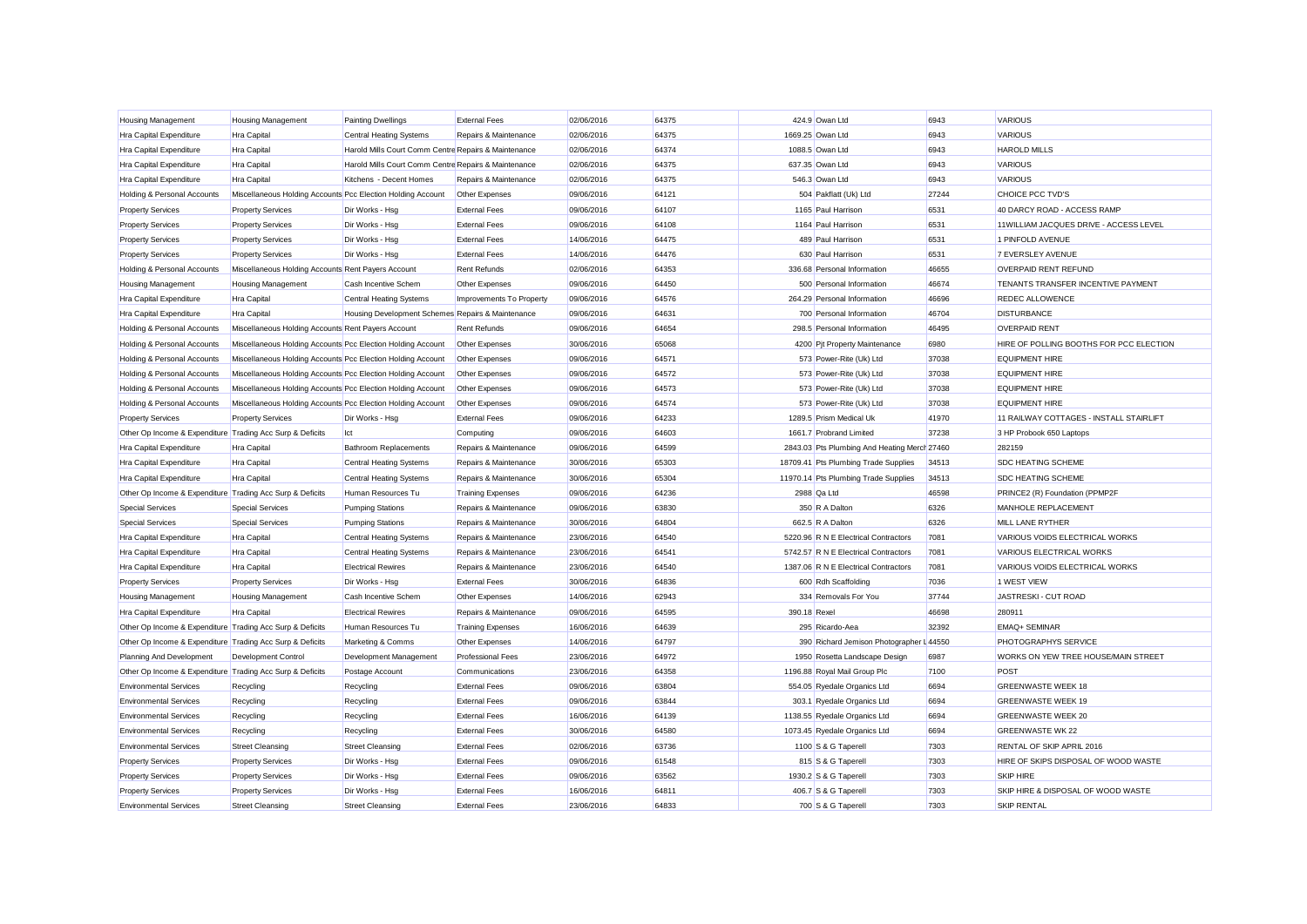| Central Services To The Public Local Tax Collection       |                                                             | Council Tax Collection         | <b>External Fees</b>         | 10/06/2016 | 3080  | 1161.95 Santander                             | 6052  | <b>CTAX PAYMENTS</b>                   |
|-----------------------------------------------------------|-------------------------------------------------------------|--------------------------------|------------------------------|------------|-------|-----------------------------------------------|-------|----------------------------------------|
| <b>Housing Management</b>                                 | <b>Housing Management</b>                                   | <b>Rent Project</b>            | <b>External Fees</b>         | 10/06/2016 | 3077  | 928.62 Santander                              | 6052  | <b>HOUSE&amp;GARAGE RENTS</b>          |
| Other Op Income & Expenditure Trading Acc Surp & Deficits |                                                             | <b>Business Support</b>        | <b>External Fees</b>         | 10/06/2016 | 3079  | 372.43 Santander                              | 6052  | MAY-16 INTERNET PAYMENTS               |
| Holding & Personal Accounts                               | Miscellaneous Holding Accounts Eu Election Holding Acc      |                                | Other Expenses               | 30/06/2016 | 65333 | 288 Saxton Village Hall                       | 46783 | HIRE OF VILLAGE HALL FOR EU REFERENDUM |
| Holding & Personal Accounts                               | Miscellaneous Holding Accounts Eu Election Holding Acc      |                                | Other Expenses               | 14/06/2016 | 64618 | 550 Selby Community Trust                     | 7149  | EU REF ROOM HIRE                       |
| <b>Housing Management</b>                                 | <b>Housing Management</b>                                   | <b>Edgerton Lodge</b>          | Other Expenses               | 09/06/2016 | 64451 | 481.64 Selby District Council                 | 7151  | FLAT G EDGERTON LODGE                  |
| Planning And Development                                  | Economic Development                                        | The Vivars Mr                  | Nndr                         | 09/06/2016 | 64519 | 762.76 Selby District Council                 | 7151  | UNIT 3/4 PROSPECT CENTRE               |
| <b>Housing Management</b>                                 | <b>Housing Management</b>                                   | Edgerton Lodge                 | Other Expenses               | 23/06/2016 | 65201 | 918.27 Selby District Council                 | 7151  | FLAT K. EDGERTON LODGE                 |
| Holding & Personal Accounts                               | Miscellaneous Holding Accounts Eu Election Holding Acc      |                                | Other Expenses               | 09/06/2016 | 64342 | 641 Shaw & Sons Ltd                           | 4041  | Large Counting Trays Ref CTR2          |
| Holding & Personal Accounts                               | Miscellaneous Holding Accounts Eu Election Holding Acc      |                                | Other Expenses               | 16/06/2016 | 64849 | 1020 Shaw & Sons Ltd                          | 4041  | EU REF SUNDRIES BAG                    |
| Holding & Personal Accounts                               | Miscellaneous Holding Accounts Sect 106 Ros - Dev Contrib   |                                | Sherburn In Elmet Parish     | 23/06/2016 | 65160 | 1225 Sherburn Parish Council                  | 7198  | S106 PAYMENTS - TENNIS COURTS          |
| <b>Property Services</b>                                  | <b>Property Services</b>                                    | Dir Works - Hsg                | <b>External Fees</b>         | 09/06/2016 | 64498 | 2500 Sherwood Property Building Sen 35336     |       | WORKS AT 31 ABBOTTS ROAD               |
| Hra Capital Expenditure                                   | <b>Hra Capital</b>                                          | Pointing Works                 | Repairs & Maintenance        | 14/06/2016 | 64489 | 740 Sherwood Property Building Serv 35336     |       | <b>46 CHARLES STREET</b>               |
| <b>Hra Capital Expenditure</b>                            | <b>Hra Capital</b>                                          | Void Property Repairs          | Repairs & Maintenance        | 14/06/2016 | 64490 | 1490 Sherwood Property Building Sen 35336     |       | 4A WILLIAM JACQUES                     |
| <b>Property Services</b>                                  | <b>Property Services</b>                                    | Dir Works - Hsg                | <b>External Fees</b>         | 14/06/2016 | 64491 | 340 Sherwood Property Building Serv 35336     |       | 25 DARCY ROAD                          |
| <b>Property Services</b>                                  | <b>Property Services</b>                                    | Dir Works - Hsg                | <b>External Fees</b>         | 30/06/2016 | 65297 | 550 Sherwood Property Building Serv 35336     |       | 6 ROE LANE, BIRKIN                     |
| <b>Property Services</b>                                  | <b>Property Services</b>                                    | Dir Works - Hsg                | <b>External Fees</b>         | 30/06/2016 | 65298 | 2450 Sherwood Property Building Serv 35336    |       | WORKS - 13 THE CLOISTERS               |
| <b>Environmental Services</b>                             | <b>Trade Waste</b>                                          | <b>Commercial Waste</b>        | Advertising                  | 16/06/2016 | 64617 | 645 Sign Group Gb Ltd                         | 23882 | <b>Commercial Waste Bin Stickers</b>   |
| <b>Housing Management</b>                                 | <b>Housing Management</b>                                   | Estate Man. Costs              | Other Expenses               | 02/06/2016 | 52993 | 1483.33 Simon Calvert Contractors Ltd         | 44422 | 3 HILLSIDE SELBY                       |
| <b>Housing Management</b>                                 | <b>Housing Management</b>                                   | Fencing - Planned              | Repairs & Maintenance        | 02/06/2016 | 63752 | 915 Simon Calvert Contractors Ltd             | 44422 | <b>6 KENT ROAD</b>                     |
| <b>Housing Management</b>                                 | <b>Housing Management</b>                                   | Fencing - Planned              | Repairs & Maintenance        | 02/06/2016 | 63753 | 670 Simon Calvert Contractors Ltd             | 44422 | 70 HAIG STREET                         |
| <b>Housing Management</b>                                 | <b>Housing Management</b>                                   | Fencing - Planned              | Repairs & Maintenance        | 02/06/2016 | 63754 | 1075 Simon Calvert Contractors Ltd            | 44422 | 16 MILL LANE                           |
| <b>Housing Management</b>                                 | <b>Housing Management</b>                                   | Fencing - Planned              | Repairs & Maintenance        | 02/06/2016 | 63755 | 470 Simon Calvert Contractors Ltd             | 44422 | 22 BRIGHT WALK                         |
| <b>Housing Management</b>                                 | <b>Housing Management</b>                                   | Fencing - Planned              | Repairs & Maintenance        | 02/06/2016 | 63756 | 600 Simon Calvert Contractors Ltd             | 44422 | 1 FLAXLEY COURT                        |
| <b>Housing Management</b>                                 | <b>Housing Management</b>                                   | Fencing - Planned              | Repairs & Maintenance        | 02/06/2016 | 63757 | 1230 Simon Calvert Contractors Ltd            | 44422 | 94B WEST ACRES                         |
| <b>Housing Management</b>                                 | <b>Housing Management</b>                                   | Void - Difficult To Let        | Other Expenses               | 02/06/2016 | 52993 | 1483.34 Simon Calvert Contractors Ltd         | 44422 | 3 HILLSIDE SELBY                       |
| <b>Property Services</b>                                  | <b>Property Services</b>                                    | Dir Works - Hsg                | Other Expenses               | 02/06/2016 | 52993 | 1483.33 Simon Calvert Contractors Ltd         | 44422 | 3 HILLSIDE SELBY                       |
| <b>Housing Management</b>                                 | <b>Housing Management</b>                                   | Fencing - Planned              | Repairs & Maintenance        | 09/06/2016 | 63917 | 260 Simon Calvert Contractors Ltd             | 44422 | 24 HAIG STREET                         |
| <b>Housing General Fund</b>                               | <b>Housing Strategy</b>                                     | Pfi Scheme (Housing)           | Other Expenses               | 23/06/2016 | 64783 | 33848.1 South Yorkshire Housing Ass Ltd 7239  |       | SELBY PFI FOR MAY 2016                 |
| <b>Housing General Fund</b>                               | <b>Housing Strategy</b>                                     | P4q Strategic Dev Sites        | <b>Professional Fees</b>     | 14/06/2016 | 63797 | 9144.4 Spawforths                             | 21478 | PROFESSIONAL SERVICES                  |
| <b>Environmental Services</b>                             | <b>Trade Waste</b>                                          | <b>Clinical Waste</b>          | <b>External Fees</b>         | 30/06/2016 | 64624 | 580.57 Srcl Ltd                               | 7251  | <b>WASTE</b>                           |
| <b>Housing Management</b>                                 | <b>Housing Management</b>                                   | Sale Of Council Hses           | <b>Professional Fees</b>     | 09/06/2016 | 64110 | 285 Stephenson Estate Agents                  | 7260  | <b>VALUATION SERVICE</b>               |
| <b>Property Services</b>                                  | <b>Property Services</b>                                    | Dir Works - Hsg                | Equip/Furniture/Materials    | 09/06/2016 | 63833 | 353.8 Supra Uk Limited                        | 27438 | <b>KEY SAFE SLIMLINE</b>               |
| <b>Property Services</b>                                  | <b>Property Services</b>                                    | Dir Works - Hsg                | <b>External Fees</b>         | 02/06/2016 | 63776 | 360 T A M Loughlin                            | 6779  | 2 STATION ROAD                         |
| Planning And Development                                  | <b>Community Development</b>                                | Tadcaster & Villages Cef       | Grants                       | 30/06/2016 | 65328 | 1000 Tadcaster Carnival Committee             | 38432 | <b>GRANT FOR TADCASTER CARNIVAL</b>    |
| Holding & Personal Accounts                               | Miscellaneous Holding Accounts Pcc Election Holding Account |                                | Other Expenses               | 16/06/2016 | 63958 | 3000 The Association Of Electoral Adr 22369   |       | PCC Election training from the         |
| Holding & Personal Accounts                               | Miscellaneous Holding Accounts Pcc Election Holding Account |                                | Printing/Stationery/Gen Exps | 16/06/2016 | 63958 | 383.36 The Association Of Electoral Adr 22369 |       | DELIVERY CHARGES (ORDER AMEND)         |
| <b>Housing Management</b>                                 | <b>Housing Management</b>                                   | Resource Accounting            | Other Expenses               | 09/06/2016 | 64463 | 3140.16 The Housing Ombudsman                 | 40788 | HOUSING AMBUDSMAN SUBSCRIPTION         |
| <b>Environmental Services</b>                             | Recycling                                                   | Recycling                      | <b>External Fees</b>         | 09/06/2016 | 64452 | 10641.32 The Maltings Organic Treatment 35116 |       | <b>GREEN WASTE</b>                     |
| Corporate And Democratic Core Democratic Rep & Mgmnt      |                                                             | Democratic Core                | Subsistence & Conf Expenses  | 16/06/2016 | 64837 | 496 The National Association Of Cou 37109     |       | NAC MEMBERSHIP FEES                    |
| Planning And Development                                  | <b>Planning Policy</b>                                      | Dev. Policy Serv. (Plan Selby) | <b>Professional Fees</b>     | 02/06/2016 | 63391 | 1256.93 The Oyster Partnership Ltd            | 43921 | Personal Information                   |
| Planning And Development                                  | <b>Planning Policy</b>                                      | Dev. Policy Serv. (Plan Selby) | <b>Professional Fees</b>     | 02/06/2016 | 63733 | 1248.1 The Oyster Partnership Ltd             | 43921 | Personal Information                   |
| Planning And Development                                  | <b>Planning Policy</b>                                      | Dev. Policy Serv. (Plan Selby) | <b>Professional Fees</b>     | 14/06/2016 | 64142 | 1353.1 The Oyster Partnership Ltd             | 43921 | Personal Information                   |
| Planning And Development                                  | <b>Planning Policy</b>                                      | Dev. Policy Serv. (Plan Selby) | <b>Professional Fees</b>     | 23/06/2016 | 64780 | 1291.5 The Oyster Partnership Ltd             | 43921 | Personal Information                   |
| Holding & Personal Accounts                               | Miscellaneous Holding Accounts Sect 106 Ros - Dev Contrib   |                                | Thorpe Willoughby Parish     | 16/06/2016 | 64996 | 36000 Thorpe Willoughby Parish Count 7324     |       | ASTROTURF PROJECT                      |
| <b>Special Services</b>                                   | <b>Special Services</b>                                     | General Maintenance            | Repairs & Maintenance        | 09/06/2016 | 64105 | 457.89 Thyssenkrupp Elevator Uk Ltd           | 7328  | LAURIE BACKHOUSE COURT                 |
| <b>Special Services</b>                                   | Special Services                                            | General Maintenance            | Repairs & Maintenance        | 09/06/2016 | 64106 | 457.89 Thyssenkrupp Elevator Uk Ltd           | 7328  | ST WILFREDS COURT                      |